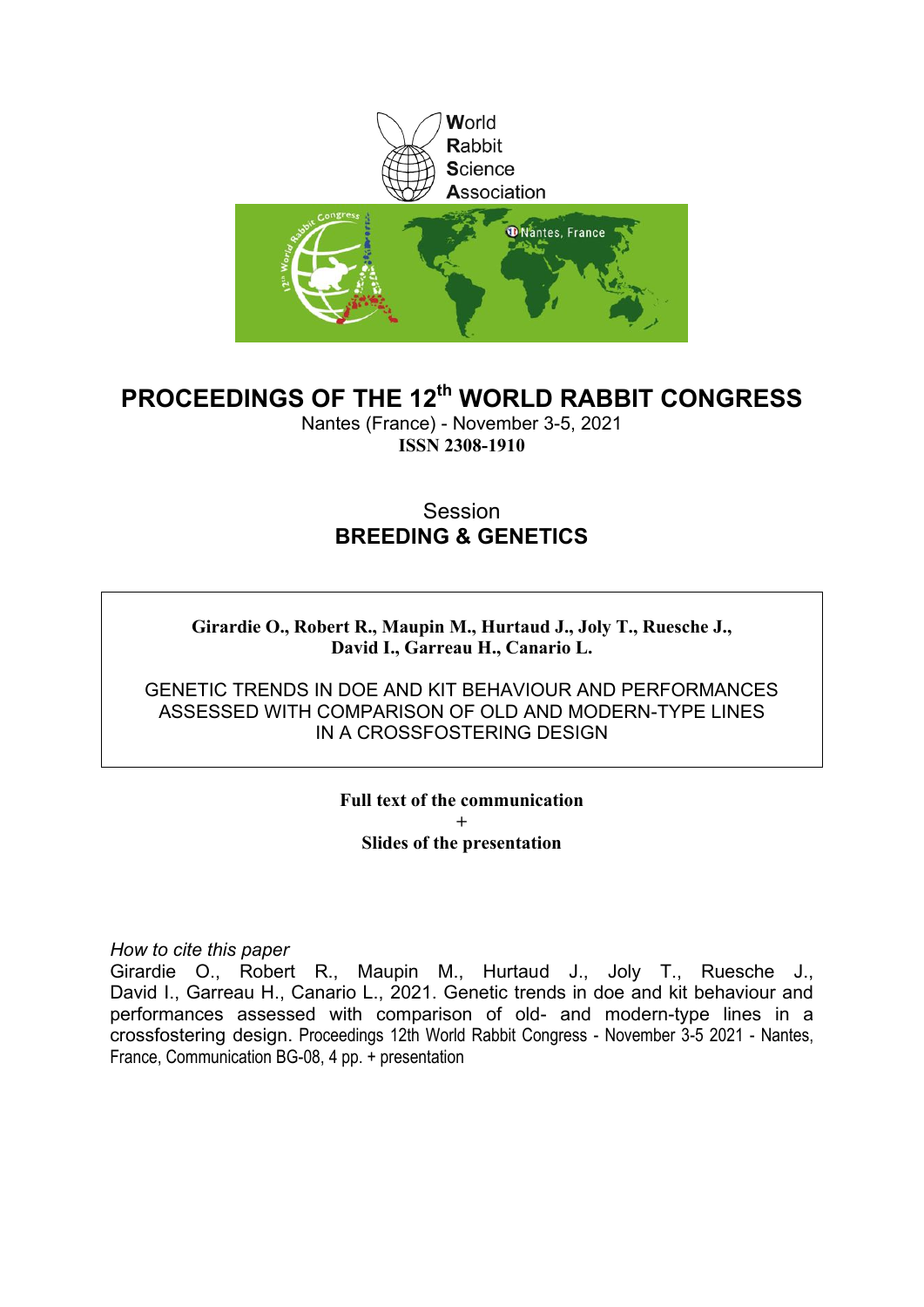### **GENETIC TRENDS IN DOE AND KIT BEHAVIOUR AND PERFORMANCES ASSESSED WITH COMPARISON OF OLD AND MODERN-TYPE LINES IN A CROSSFOSTERING DESIGN**

**Girardie O.**<sup>1,2</sup>, Robert R.<sup>2</sup>, Maupin M.<sup>2</sup>, Hurtaud J.<sup>2</sup>, Joly T<sup>3</sup>, Ruesche J.<sup>1</sup>, **David I.<sup>1</sup>, Garreau H.<sup>1</sup> , Canario L.<sup>1</sup> \***

<sup>1</sup> INRAE, GenPhySE, University of Toulouse, Chemin de Borderouge, 31326, Castanet-Tolosan France <sup>2</sup>HYPHARM SAS, La Corbière, 49450, Roussay, France **3** ISARA LYON - AGRAPOLE, 69364, Lyon France \*Corresponding author: laurianne.canario@inrae.fr

#### **ABSTRACT**

The study focused on the estimation of genetic trends for behavior and performances of does and kits during lactation in parallel to 22 generations of selective breeding for litter size and kit growth. The direct effects from the kit (kit line) were separated from the maternal effects of the doe (doe line) with use of a crossfostering design between the old-type (L0) and the modern-type (L22) lines. Does were studied over the two first parities. They raised rabbits from a single kit line. None kit was raised by its biological mother. At d21, L22 females produced more milk than L0 females (250 g vs 206 g,  $p=0.0003$ ) which resulted in a higher weight of the kits at d21 (378 g vs 340 g, p<0.0001). L22 does had better maternal abilities than L0 does as refered to nest quality ( $p=0.06$ ), fur puckling ( $p<0.0001$ ), milk production ( $p=0.0003$ ) and willingness to nurse ( $p=0.007$ ). At most dates, more L22 kits were observed out of the nest than L0 kits, whether they were raised by L0 or L22 does. L22 kits exited the nest earlier during lactation and where bolder in an emergence test than L0 kits. Trends in doe behaviour were positive and favorable to litter performance. In advanced lactation, genetics of the kit influenced kit behaviour more than genetics of the nursing dam.

**Key words**: maternal behavior, kit, doe, breeding, genetic trends, boldness

#### **INTRODUCTION**

Perinatal mortality of kits is a major economic and ethical issue that cannot be reduced by selection due to the low heritability of mortality traits (Garreau et al., 2015). Selection for direct and maternal effects of weaning weight may be an alternative to reduce kit losses and improve their welfare. Garreau et al. (2015) demonstrated that this breeding goal led to select individuals from litters with low mortality and thus contributed to improve kit survival .We assume that selection for direct effects of kit growth may increase their nutrient needs and modify their behaviour related to milk intake. In addition, selection for maternal effects may result in improvement of maternal skills. The objective was to estimate changes in doe and kit behaviour and performances with comparison of an old-type line (L0) to a modern-type line (L22), and to quantify the contribution of direct effects and maternal effects on kit performance and behaviour.

#### **MATERIALS AND METHODS**

#### **Animals and experimental design**

Rabbits were produced and raised in a Hypharm commercial farm (GRIMAUD). Harsh housing condition was induced by the protocol: with early manipulation of kits with adoption and mixing at d1, without sacrifice of weak kits, and nest maintained at advanced stage of lactation. The last procedure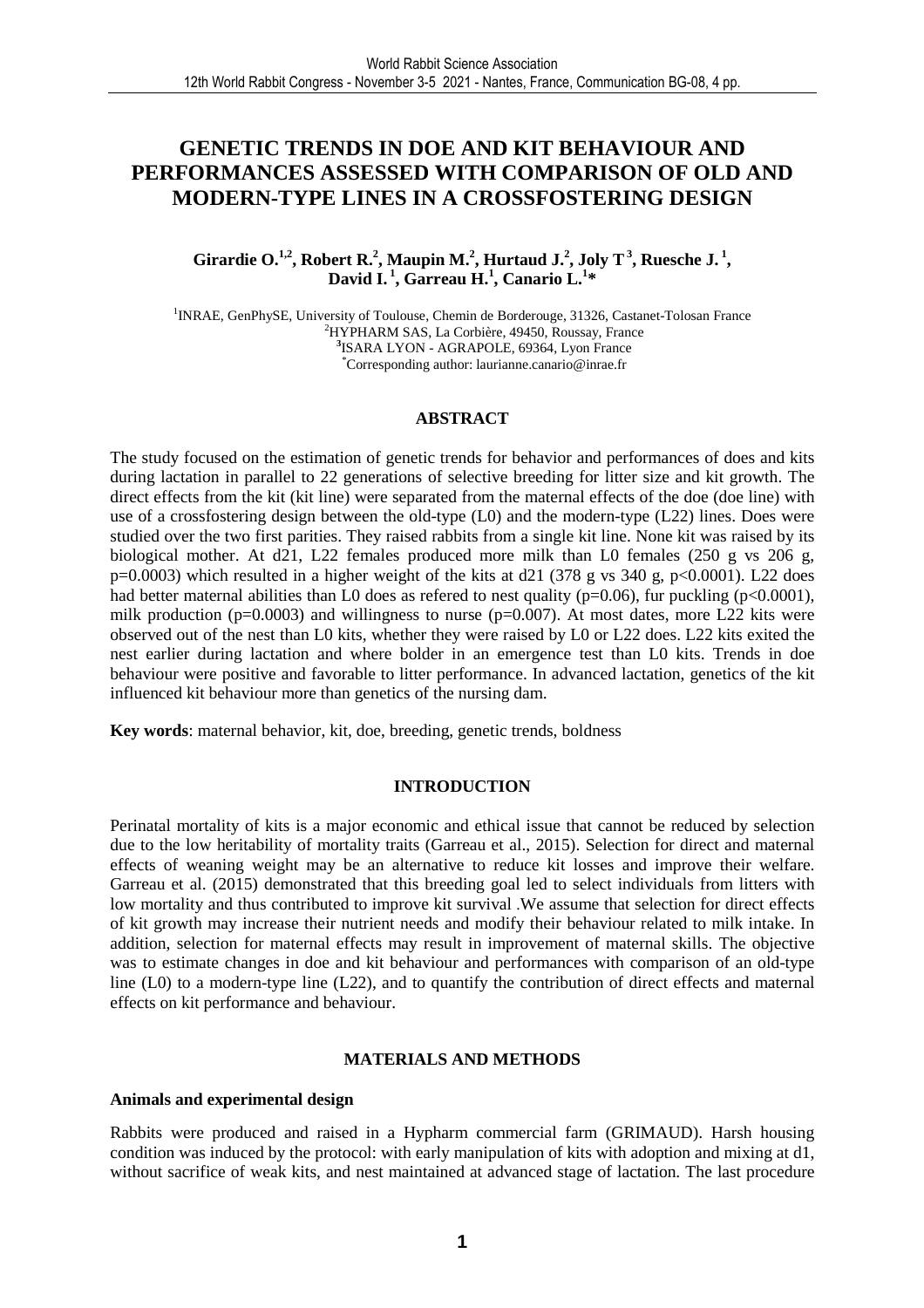is likely detrimental to the sanitary status of cages. Two lines are studied: the L22 modern-type line, selected for 22 generations for prolificacy, and direct and maternal effects for weaning weight (Garreau et al., 2005) and the L0 old-type line produced from progeny of frozen embryos (Joly et al., 1998) of the ancestor population of the selected line. Data collection was performed from a single batch at each parity. Therefore, behaviour and performance were recorded on two cohorts of females 6 weeks apart: on 52 L0 and 59 L22 females in parity 1 and among them, 28 L0 and 29 L22 females from the first batch including parity 2 females were studied. A crossfostering design enabled to disentangle direct effects of the kit from maternal effects of the dam on performances and behaviour. It was defined so that none kit was raised by its biological mother. Each litter included kits from a single line born from 4 to 9 litters of origin. Litters given to does were uniform in kits weights and included 7 kits in  $1<sup>st</sup>$  parity and 8 kits in  $2<sup>nd</sup>$  parity for half of the does, and respectively 8 and 9 kits for the other half. L0 females raised either a litter of L0 kits or a litter of L22 kits and similarly for L22 females. Nursing was controlled with manual opening of the nest from d1 to d11 of lactation. Afterwards, the hatch was kept open: the nest and doe area were accessible permanently to does and kits except at d21 when milk production was measured by weighing of the doe before and after nursing (hatch closed the day before and opened manually for nursing). Kits were weighed and earmarked the day of birth, and weighed again on d21 and d35 (weaning). Kit survival was recorded daily until weaning.

### **Behavioral measurements**

Nest quality was assessed the day before (d0) and the day of farrowing (d1) with presence of a clearly visible nest made with fur, or not. Fur plucking by the doe was observed as complete or not (Burri, 2014). Doe willingness to nurse was assessed from doe behaviour before and after nursing on d5 and d8 of lactation, through doe position in the cage and activity before the opening of the nest, as well as whether it entered the nest on its own or not. Doe's reaction to litter removal for weighing was analysed on d6 and d28 of lactation, as a positive response (scratch the door, stand on its hind legs, step forward) or a non-positive response (retreat when human approach, absence of reaction). From d12 to d29 of lactation, the number of kits present in the doe's compartment was counted at 10 a.m. Behavioural notations were undertaken on the 2 first parities. A device to measure kit boldness in a novel environment, referred to as an emergence test, was developed from Zueca et al (2012). It included an habituation box followed by a first arena free of access and next a second arena where the kits had to path through an opening similar to the hatch. The test was performed on 2 kits randomly chosen in the litter but one of low weight and the other of high weight compared to the litter average weight, at d22 and d25 of lactation in  $1<sup>st</sup>$  parity. Tested kits were first individually placed for 2 minutes in the dark opaque habituation box. The test lasted 3 min. At the opening of the hatch, the latency to go to the first arena, the time spent in each arena and the number of times a kit put its head or front leg only through the aperture (partial intrusion) of each arena were recorded.

### **Statistical Analysis**

Performance and kits behaviour data were analysed with a linear model taking into account the doe line, the kit line, the doe parity and for kit emergence the day of observation. In addition, the number of born alive and the number of kits adopted were included in all analyses except that for the mortality rate. Kit weight and milk production at d21 were adjusted for litter size at d21. Kit weight and litter weight gain at weaning were adjusted for the number of weaned kits. Logistic regressions were applied for the analysis maternal behaviour. The model for nest quality accounted for the interaction between the doe line and parity and day of observation. For the other traits, the fixed effects included the doe line, the kit line (except for fur plucking), parity (except for willingness to nurse) and the day of observation. The doe random effect was included in all analyses. Results are least square means estimated with R software (Team R Core, 2016).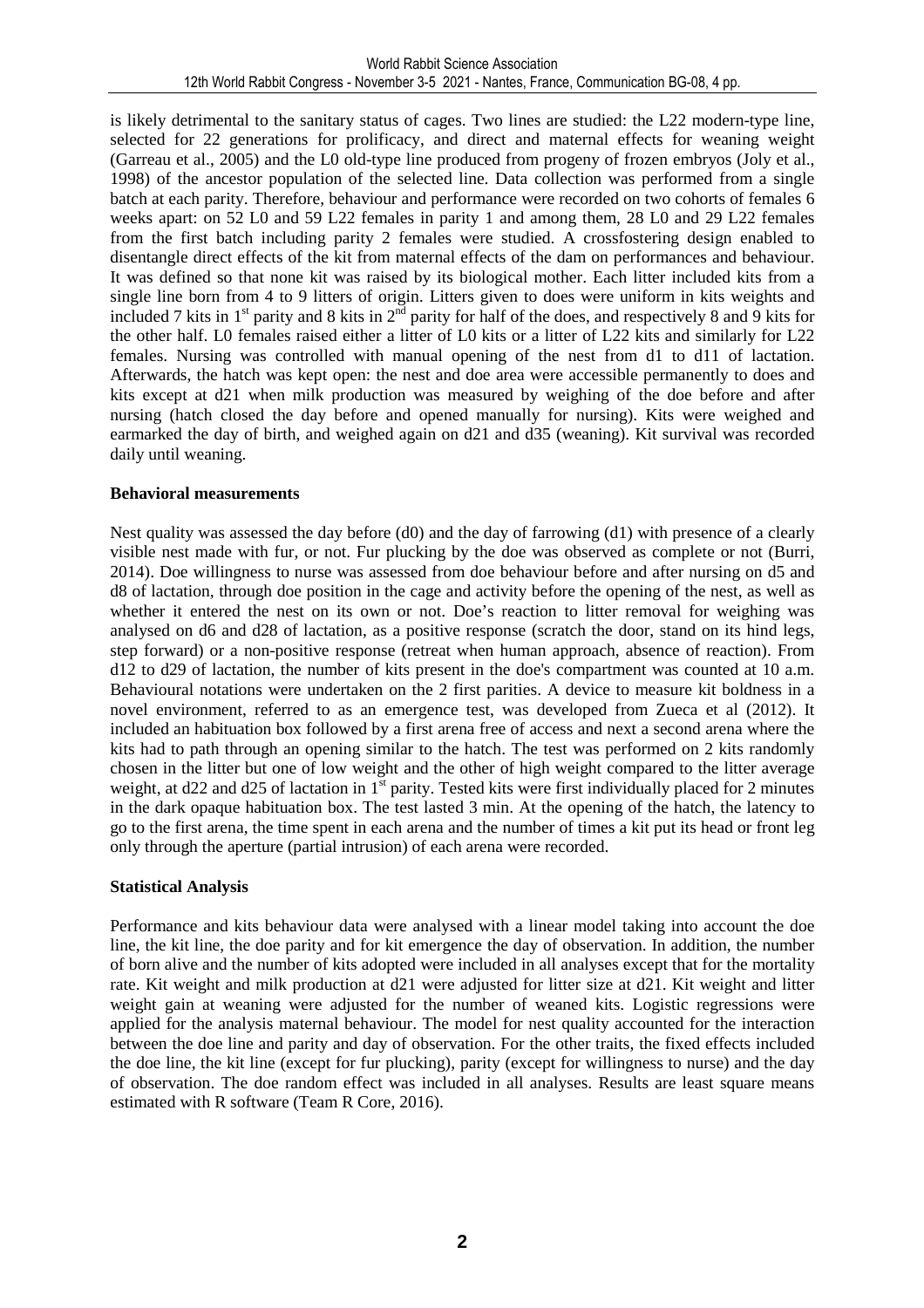### **RESULTS AND DISCUSSION**

L22 females produced more milk than L0 females (250 g vs 206 g,  $p=0.0003$ ) which resulted in a higher growth of the kits they raised as regards to kit weight at  $d21$  (378 g vs 340 g, p<0.0001). The litter mortality rate in lactation was lower in L22 females (13 vs 22% p=0.03) (Table 1). The genetic trends we observed with this line comparison are in the same direction but lower than the estimates from Garreau et al. (2015), certainly due to the protocol causing a harsh environment. Interestingly, direct effects on kit growth were visible after d21 only, with L22 kits growing faster than L0 kits in each doe line. Also, we confirmed that selection for kit growth indirectly reduced kit mortality.

**Table 1:** Least square mean performance of doe and kit from the old line (L0) and modern-type line (L22)

| Doe line                                                                        |                                                                   |                                                                                                                            | L0 $n = 52$ (P1) $n = 28$ (P2)                                                                                    | <b>L22</b> $n = 59$ (P1) $n = 29$ (P2)                                                                 |                                                                                                        |  |
|---------------------------------------------------------------------------------|-------------------------------------------------------------------|----------------------------------------------------------------------------------------------------------------------------|-------------------------------------------------------------------------------------------------------------------|--------------------------------------------------------------------------------------------------------|--------------------------------------------------------------------------------------------------------|--|
| Kit line                                                                        | Parity                                                            | L0<br>$n = 179$ ; $n = 120$                                                                                                | L22<br>$n = 210$ ; $n = 118$                                                                                      | L <sub>0</sub><br>$n = 195$ ; $n = 120$                                                                | L22<br>$n = 247$ ; $n = 127$                                                                           |  |
| Kit weight at d21 (g) $^{\delta 2}$<br>Kit weight at weaning $(g)$ <sup>1</sup> | $1^{a\psi}$<br>2 <sup>b</sup><br>1 <sup>a</sup><br>2 <sup>b</sup> | Mean $\pm$ s.e.<br>$327 \pm 8^{\circ}$<br>$354\pm8$ <sup>a</sup><br>598 $\pm$ 13 <sup>a</sup><br>$671 \pm 15$ <sup>a</sup> | Mean $\pm$ s.e.<br>$325 \pm 8$ <sup>a</sup><br>$353 \pm 9^{\text{a}}$<br>$675 \pm 13^{b}$<br>$747 \pm 15^{b}$     | Mean $\pm$ s.e.<br>$365 \pm 7^{b}$<br>393 $\pm$ 8 <sup>b</sup><br>$650 \pm 13^{b}$<br>$723 \pm 15^{b}$ | Mean $\pm$ s.e.<br>$363\pm6^b$<br>391 $\pm$ 9 <sup>b</sup><br>727 $\pm$ 13 <sup>c</sup><br>$799+15$ c  |  |
| Litter weight gain d1-d32 (g) $^1$<br>Milk production d21 (g) $^2$              | 1 <sup>a</sup><br>2 <sup>b</sup><br>$\mathfrak{D}$                | $3480 \pm 142$ <sup>a</sup><br>$4031 \pm 154$ <sup>a</sup><br>$216 \pm 11^{a, c}$<br>$220 \pm 12^{a,c}$                    | 3880 $\pm$ 154 <sup>a, c</sup><br>4431 $\pm$ 145 <sup>a, c</sup><br>$192 \pm 11$ <sup>a</sup><br>$196 \pm 12^{a}$ | 3934 $\pm$ 133 b, c<br>4486 $\pm$ 158 b, c<br>$260 \pm 11^{b}$<br>$265 \pm 12^{b}$                     | 4335 $\pm$ 144 <sup>b</sup><br>$4886\pm148$ <sup>b</sup><br>$236 \pm 11^{b, c}$<br>$240 \pm 13^{b, c}$ |  |
| Litter mortality rate $(\%)$                                                    | $\mathfrak{D}$                                                    | $24\pm4$ <sup>a</sup><br>$19+4$ <sup>a</sup>                                                                               | $25+4$ <sup>a</sup><br>$21 \pm 4^{a}$                                                                             | $15\pm4^{\circ}$<br>$10\pm4^{b}$                                                                       | $16\pm4^{b}$<br>$12\pm4^{b}$                                                                           |  |

 $\delta$  correction for : <sup>1</sup> litter size, number born alive and number of weaned kits, <sup>2</sup> litter size, number born alive and litter size at d21

 $\Psi$  different letters (a,b,c) indicate a significant difference (p < 0.04)

Nest quality improves from d0 to d1 ( $p<0.01$ ). In first-parity on d0, the probability that L0 females have a better nest quality is 19% compared to 58% for L22 does (p=0.008). On d1, the probability increases to 46% for L0 does and 84% for L22 does (p=0.008). In second parity, there are significative differences between d0 and d1 (21% in d0, 64% in d1, p=0.0009) but no between female-line. The fur appearance of the female is in line with the nest quality results, with a fur plucking more important in L22 females than in L0 females at both dates and both parities ( $p \lt 0.0001$ ). In first parity, the probability that L0 females make fur pucking is 36% on both d0 and d1 and that of L22 does is 58% and 56%. In second parity, at d0-d1, the probability of make fur pucking is 38-36% in L0 females and 61-63% in L22 females. The L22 does start building a nest with use of their fur earlier than L0 does. In first-parity on d5, the probability to be close to the hatch before nursing is higher 44% in L0 does and 70% in L22 does (p=0.04). The probability on d8 increases to 80% for L0 and 92% for L22 does. In first-parity on d5, the probability that females enter the nest alone when the hatch is opened is similar in L0 (55%) and L22 (57%). This probability increases at d8 to 89% for L0 and 92% for L22. The increased willingness to nurse within parity1 indicates accustomization to controlled procedure and/or increased need for nursing. In second parity, on any date, all L0 and L22 does enter the nest alone and are close to the hatch before nursing, which emphasize the effect of previous maternal experience. The tendency for L22 does to be more attached to their litter than L0 as measured by their reaction to handling of the kits ( $p = 0.11$ ) is in line with previous results.

First kit exit from the nest takes place around d13. At d20, the proportion of kits observed out of the nest is 31% for L0 kits and 68% for L22 kits independent of the doe line ( $p = 0.006$ ). This proportion increases to 52% for L0 kits and remains stable in L22 kits on d21, and to 96% and 98% for L0 kits and 99% and 93% for L22 kits on d26 and d30 respectively. This effect of kit line is significant ( $p =$ 0.08 at d21 and  $p < 0.04$  on other days). On d21, d29 and d30, the influence of parity was significant (p <0.009): there are more kits observed out of the nest on d21 and less on d29 and d30 in second parity.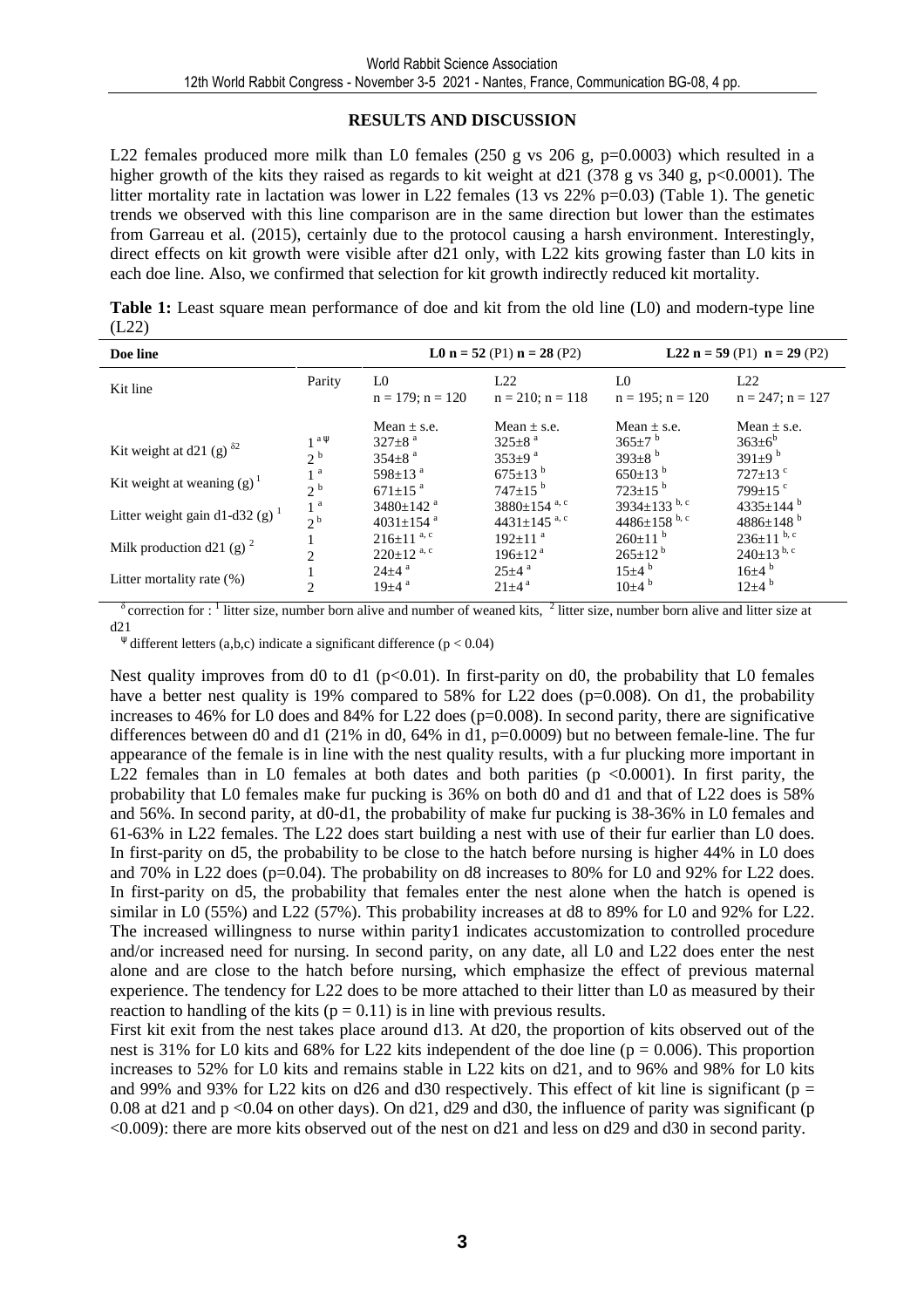At d23 and d28, it is the effect of the doe line that impacts the nest exit ( $p = 0.04$ ). The proportion of kits emerging from the nest is then 87% and 100% respectively for kits raised by L0 does and 94% and 89% for kits raised by L22 does (Figure 1).In the emergence test, the time needed to exit the habituation box (on average  $47\pm7s$ ) and to exit arena 1 (140 $\pm7s$ ) is similar for L0 and L22 kits. The time spent in the habituation box (78s) and in arena 1 (77s) is similar between L0 and L22 kits. However, L22 kits spend more time in arena 2 on d25 than on d22 (13s vs 43s,  $p = 0.01$ ), as well as kits raised by L0 does (11s vs 36s,  $p = 0.03$ ). L22 kits make fewer partial intrusions into arena 1 at d25 than at d22 (1.4 vs 0.4,  $p= 0.006$ ), and spend less time in the habituation box (91s vs 57s,  $p=0.14$ ).



**Figure : 1** Trends in kit exit of the nest, on d13 to d16 (A), d19 to d23 (B), d27 to d30 (C)

This last association shows that L22 kits are less hesitant to enter in arena 1 at d25. Kits raised by L22 females make more partial intrusions into arena 2 at  $d25$  than at  $d22$  (2.2 vs 4.5 p = 0.03), which indicates that they are less fearful the second time (Zueca et al., 2012). L22 kits leave the nest earlier than L0 kits and, in agreement, they are more inclain to the visit of unknown areas in the emergence test. Large effects of the kit line on kit behaviour are detected. The overall results show more marked maternal effects in the start of lactation. With effects (in favor of L22) on growth (greater weight of kits on d21) and on females behaviour, with better nest preparations and a stronger motivation to nursing from the first parity. In addition, the direct effects are more marked at the end of the lactation period with an influence on the weight gains of the litter, an earlier nest exit and a more marked curiosity. All by having progressed on the number of births alive (8 vs 10 p =0.02) and the litter mortality.

#### **CONCLUSIONS**

Selection for kit growth and litter size was efficient with a greater weight gain, a better milk production and a lower mortality rate during lactation for kits raised by L22 females. It was accompanied by improvement of maternal abilities and modern-type females being more responsive to their kits. L22 kits leave the nest earlier and they are more curious than L0 kits. Kit growth and behaviour in late lactation is influenced mainly by direct effects.

#### **REFERENCES**

Burri, S. ,2014. Maternal behaviour and mobilization of body reserves for progeny growth A comparative study between sows and does. *http://urn.kb.se/resolve?urn=urn:nbn:se:slu:epsilon-s-3629* 

Garreau, H., Balmisse, E., Ruesche, J., Hurtaud, J., Maupin, M., I, C. L. D., Envt, I. 2015) Relationship between selection criteria and kits survival in INRA 1777 line. *Cuniculture Magazine 1. 77–81.* 

Garreau, H., Duzert, R., Tudela, F., Baillot, C., Ruesche, J., Grauby, G., Rochambeau, H. De. , 2005. Gestion et sélection de la souche INRA 1777 : Résultats de trois générations de sélection. *11e Journées de la Recherche Cunicole, Paris, FRA. 19–22.* 

Team, R. C. , 2016). A languague and environment for statistical computing. *R foundation for statistical computing, Austria.*  Zueca, D., Redaelli, V., Marelli, S. P., Bonazza, V., Heinzl, E., Verga, M., Luzi, F., 2012. Effect of handling in pre-weaning rabbits. *World Rabbit Science, 20(2), 97–101. https://doi.org/10.4995/wrs.2012.1083* 

Joly T., Rochambeau H. De, Renard J.P., 1998. Cryobanking of embryos to preserve ex situ rabbit genetic resources: practical aspects. *Genetics Selection Evolution, 30, 259-269*.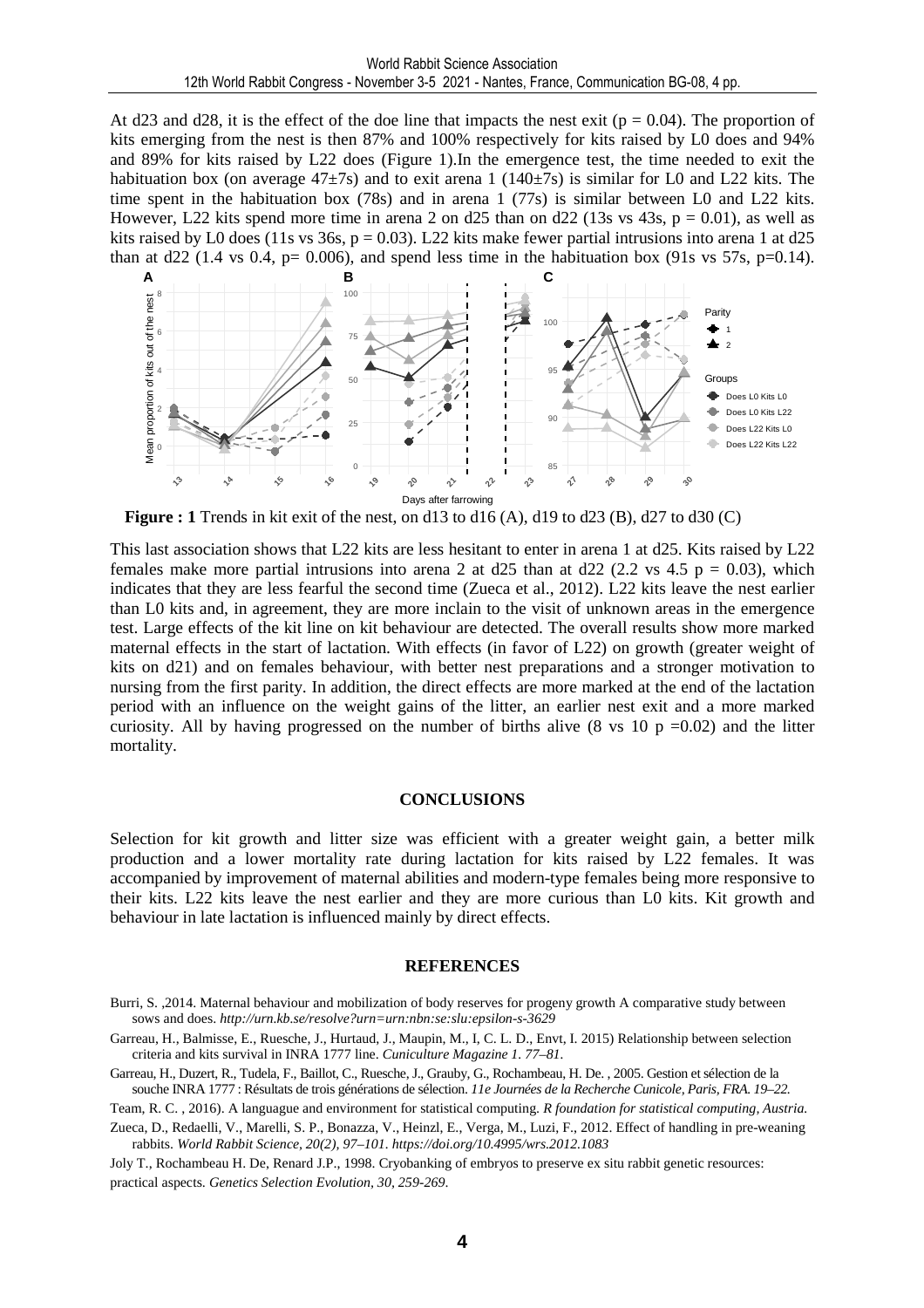



# **Genetic trends in doe and kit behaviour and performance assessed with comparison of old and modern-type lines in a crossfostering design**

Girardie O, Robert R, Maupin M, Hurtaud J, Joly T, Ruesche J, David I, Garreau H, Canario L





PhD Student : oceane.girardie@inrae.fr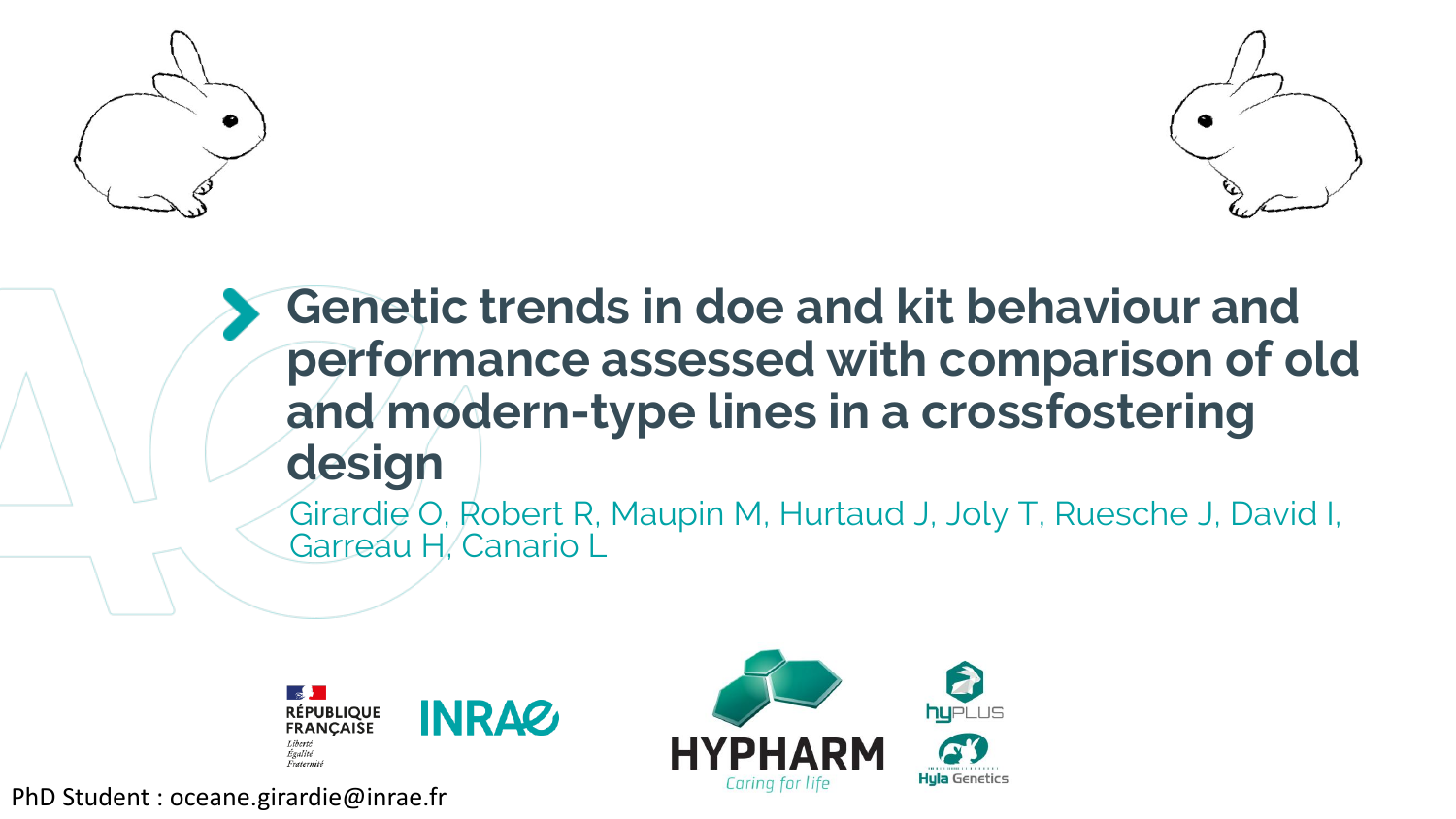

Genetic trends in doe and kit behaviour and performances assessed with comparison of old and modern-type lines in a crossfostering design p. 2 and the companies assessed with comparison of old and modern-type lines in a cr

04-11-2021 / 12th WRC / GIRARDIE Océane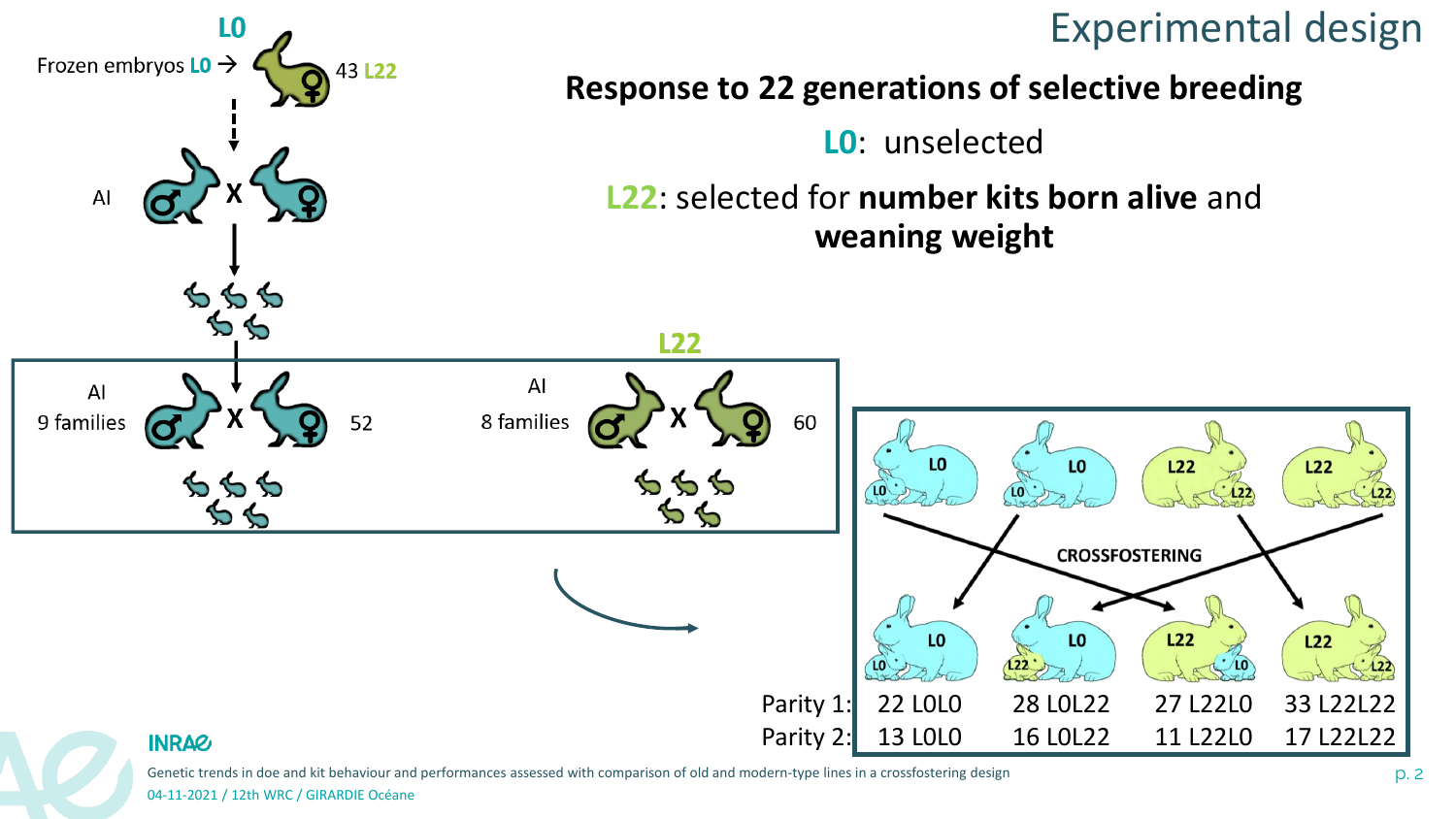



| Doe line L22-L0               |        |  |
|-------------------------------|--------|--|
| Number of kits born           | $+1.2$ |  |
| Litter weight gain D1-D32 (g) | $+509$ |  |
| Milk production D21 (g)       | $+44$  |  |
| Litter mortality rate (%)     | - 9    |  |



Genetic trends in doe and kit behaviour and performances assessed with comparison of old and modern-type lines in a crossfostering design p. 3 and the companies assessed with comparison of old and modern-type lines in a cr 04-11-2021 / 12th WRC / GIRARDIE Océane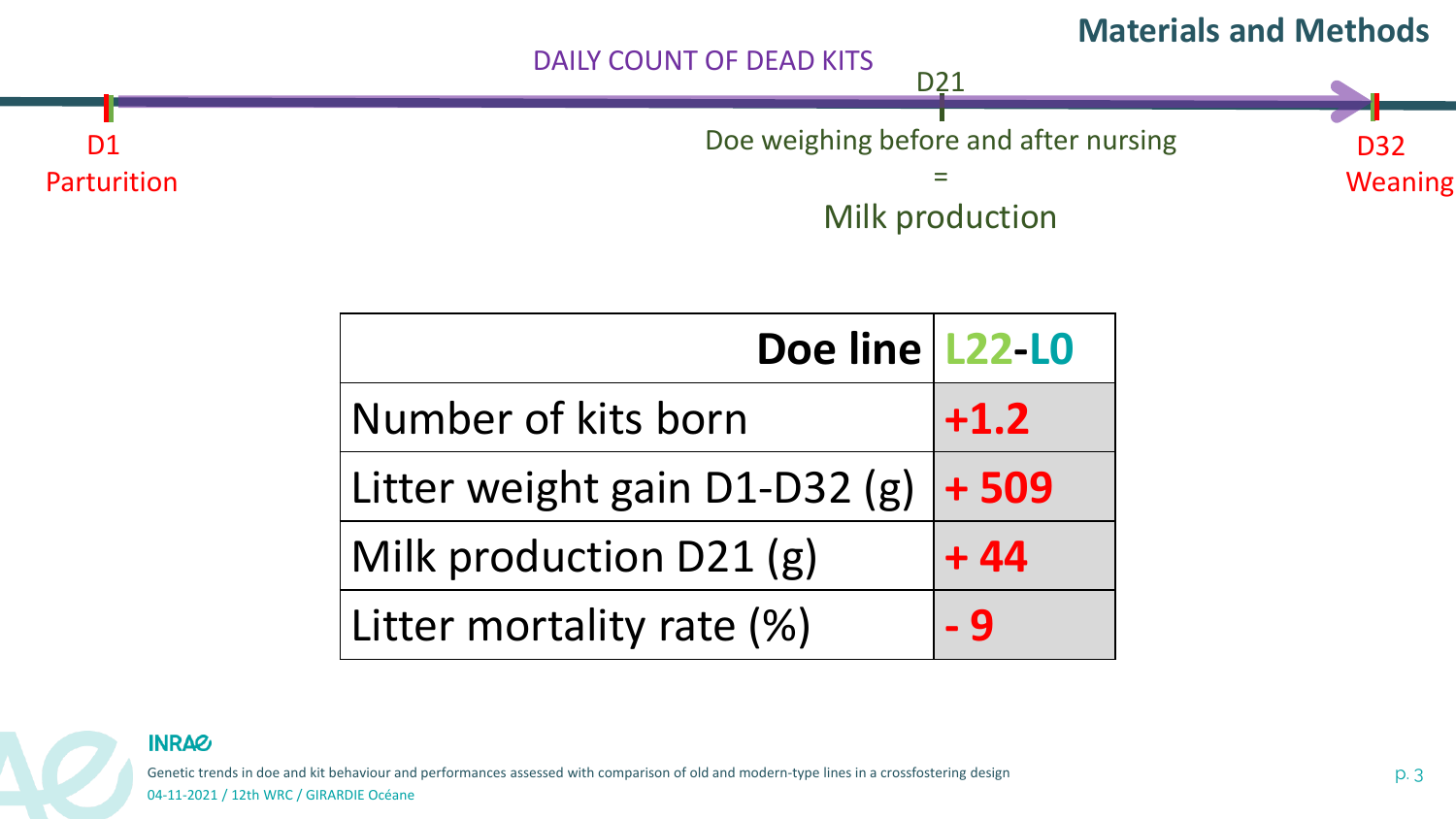## 1 -Nest quality Nest present or absent





## Presence of holes or not in the fur





## 2-Behaviour before nursing

## ex : Close to the hatch



### **Materials and Methods Maternal behaviour**

3- Maternal attachment Positive or negative reaction when litter removed

Genetic trends in doe and kit behaviour and performances assessed with comparison of old and modern-type lines in a crossfostering design p. 4 (2) p. 4 04-11-2021 / 12th WRC / GIRARDIE Océane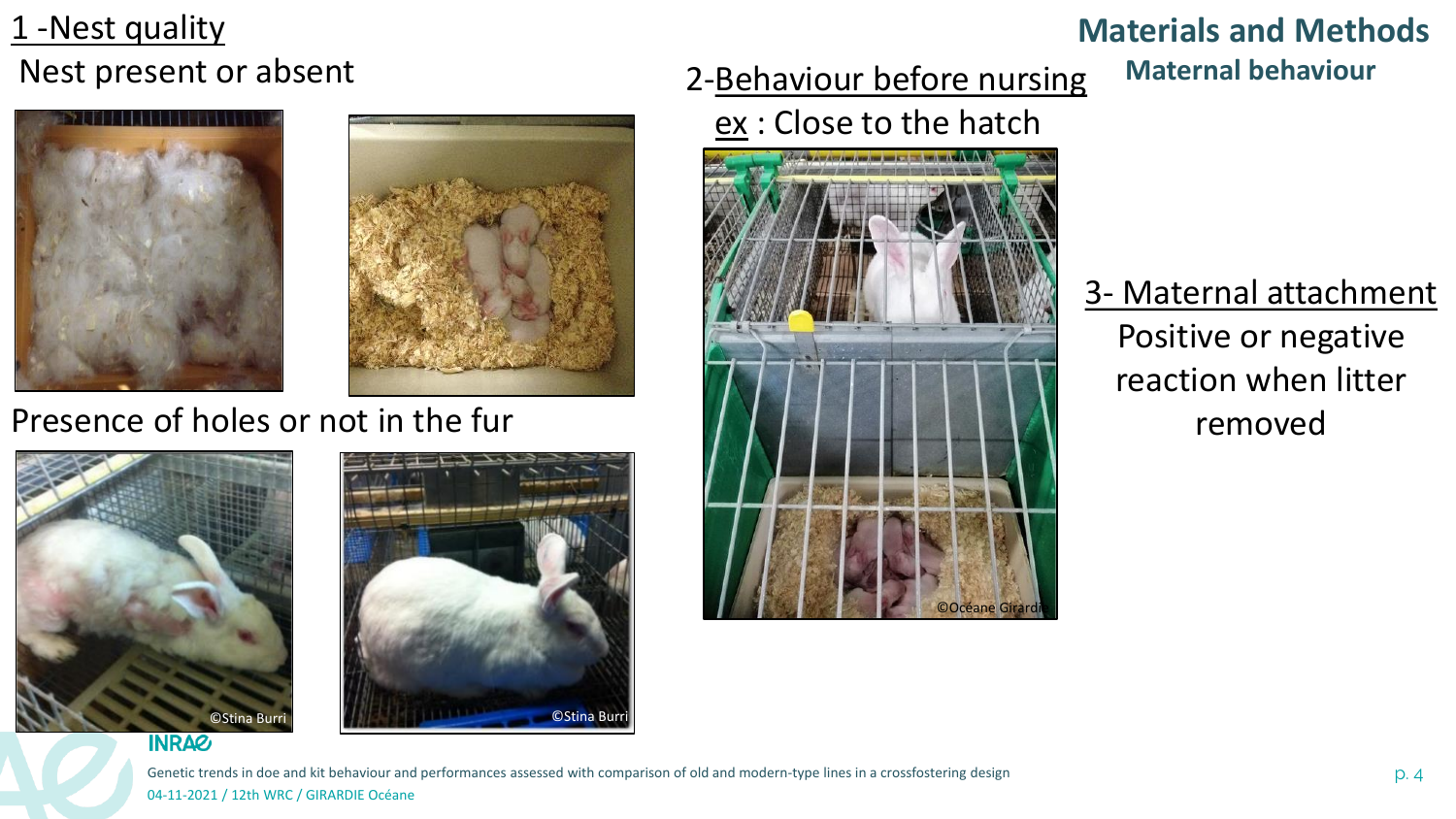## Analysis of maternal behaviour

| D <sub>0</sub>         | D <sub>1</sub>                                                 | <b>D5 D6</b><br>D <sub>8</sub> |           |                                |      | <b>D28</b> | <b>D32</b> |
|------------------------|----------------------------------------------------------------|--------------------------------|-----------|--------------------------------|------|------------|------------|
|                        | Parturition                                                    |                                |           |                                |      |            | Weaning    |
|                        |                                                                |                                |           | L22 as compared to L0 : L22-L0 |      |            |            |
|                        | Nest quality in P1 :                                           |                                |           |                                |      |            |            |
| • Building of a nest : |                                                                | 71%                            | <b>VS</b> | 33%                            | +38% |            |            |
|                        | • Presence of holes in the fur:                                |                                |           | <b>VS</b>                      | 36%  | $+26%$     |            |
|                        | Willingness to nurse:<br>• Close to the hatch before nursing : |                                | 86%       | <b>VS</b>                      | 65%  | $+21%$     |            |
|                        | Maternal attachment :<br>Does react:                           |                                | 42%       | <b>VS</b>                      | 32%  | $+11\%$    |            |

### **INRAG**

Genetic trends in doe and kit behaviour and performances assessed with comparison of old and modern-type lines in a crossfostering design p. 5 p. 5 04-11-2021 / 12th WRC / GIRARDIE Océane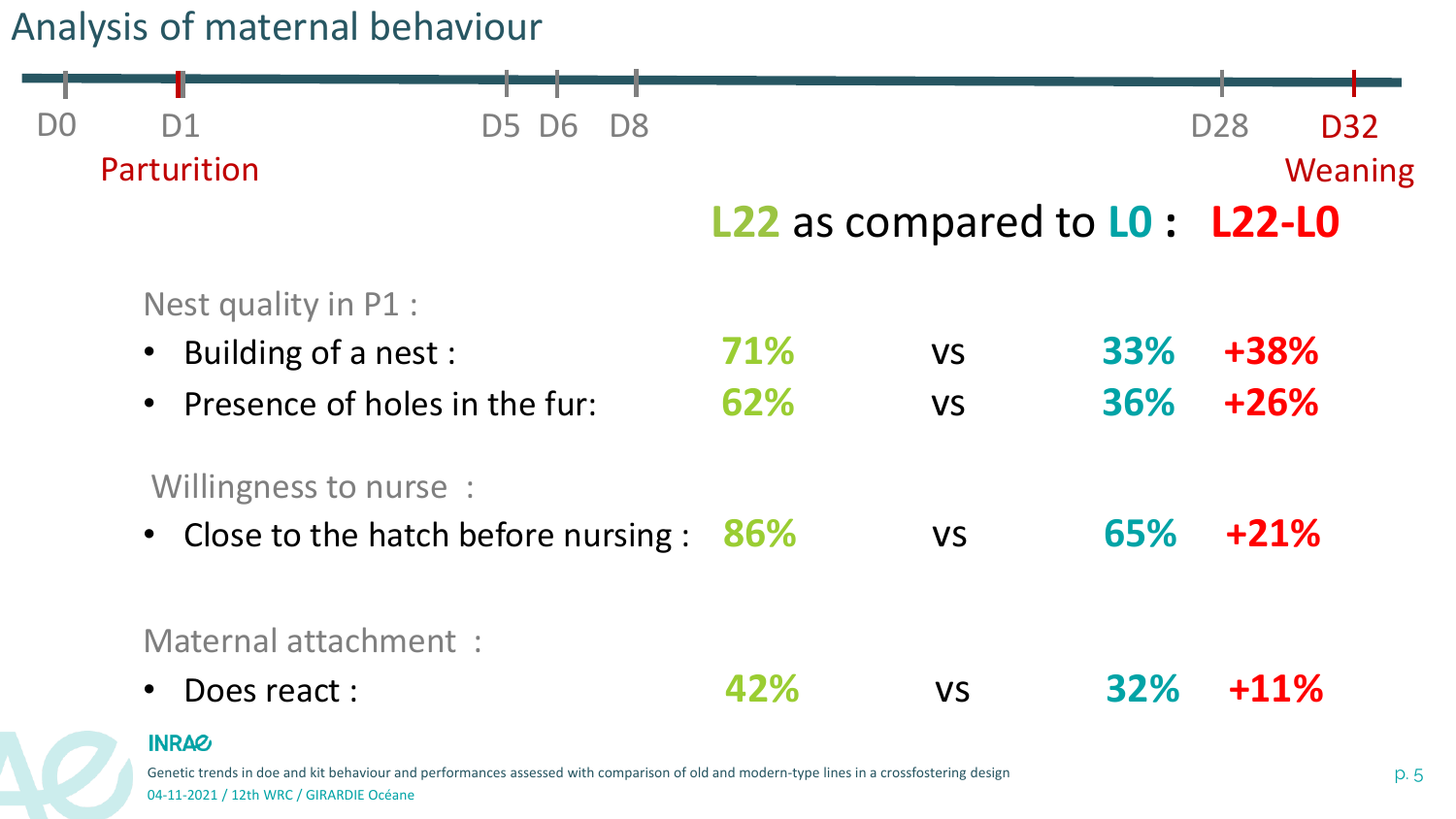### **Material and Methods**



Genetic trends in doe and kit behaviour and performances assessed with comparison of old and modern-type lines in a crossfostering design p. 6 p. 6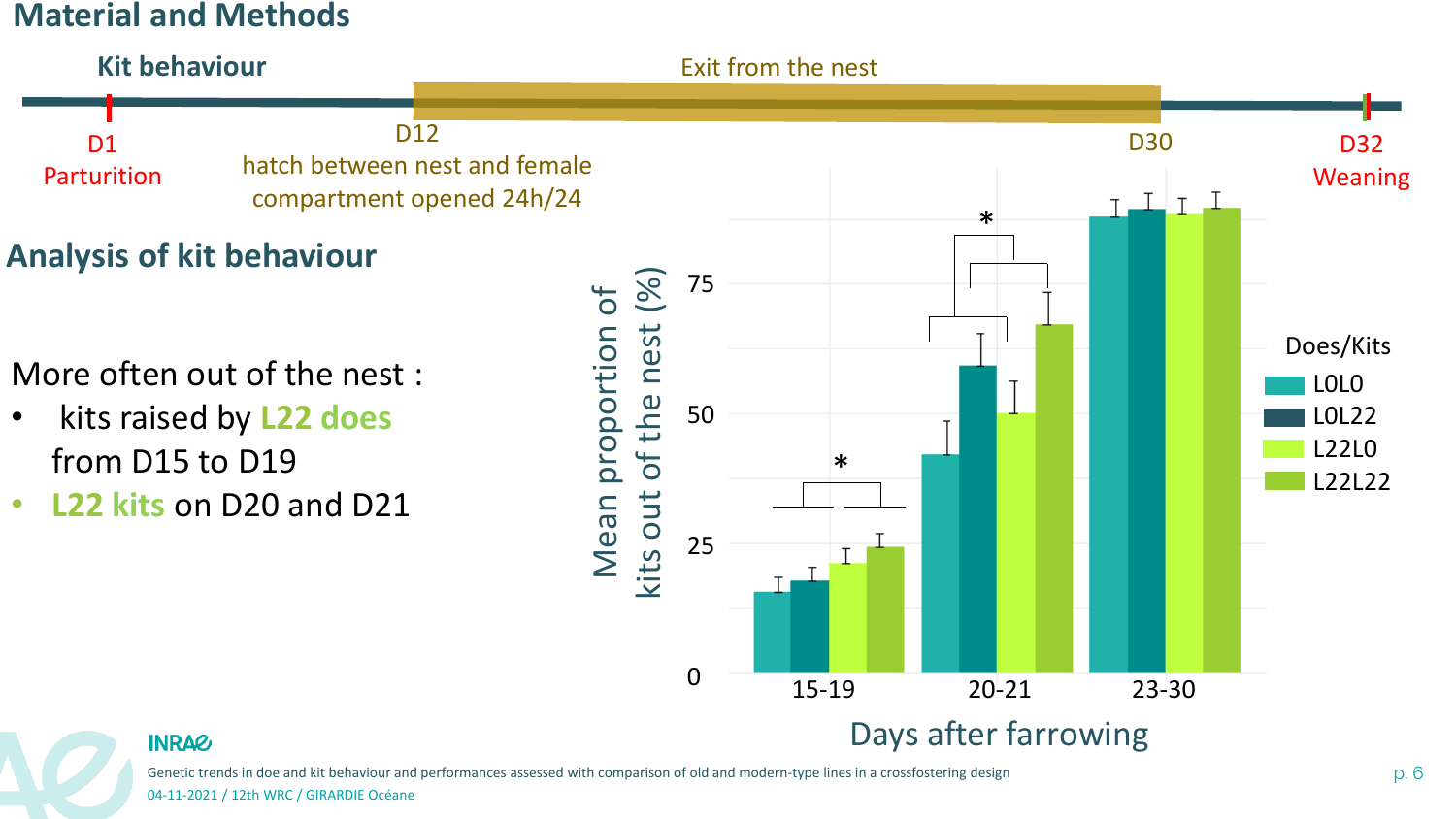### Analysis of kit behaviour

### **EMERGENCE TEST**

Kits tested : 1 light and 1 heavy on half of the litters





Genetic trends in doe and kit behaviour and performances assessed with comparison of old and modern-type lines in a crossfostering design p. 7 and the companies assessed with comparison of old and modern-type lines in a cr 04-11-2021 / 12th WRC / GIRARDIE Océane